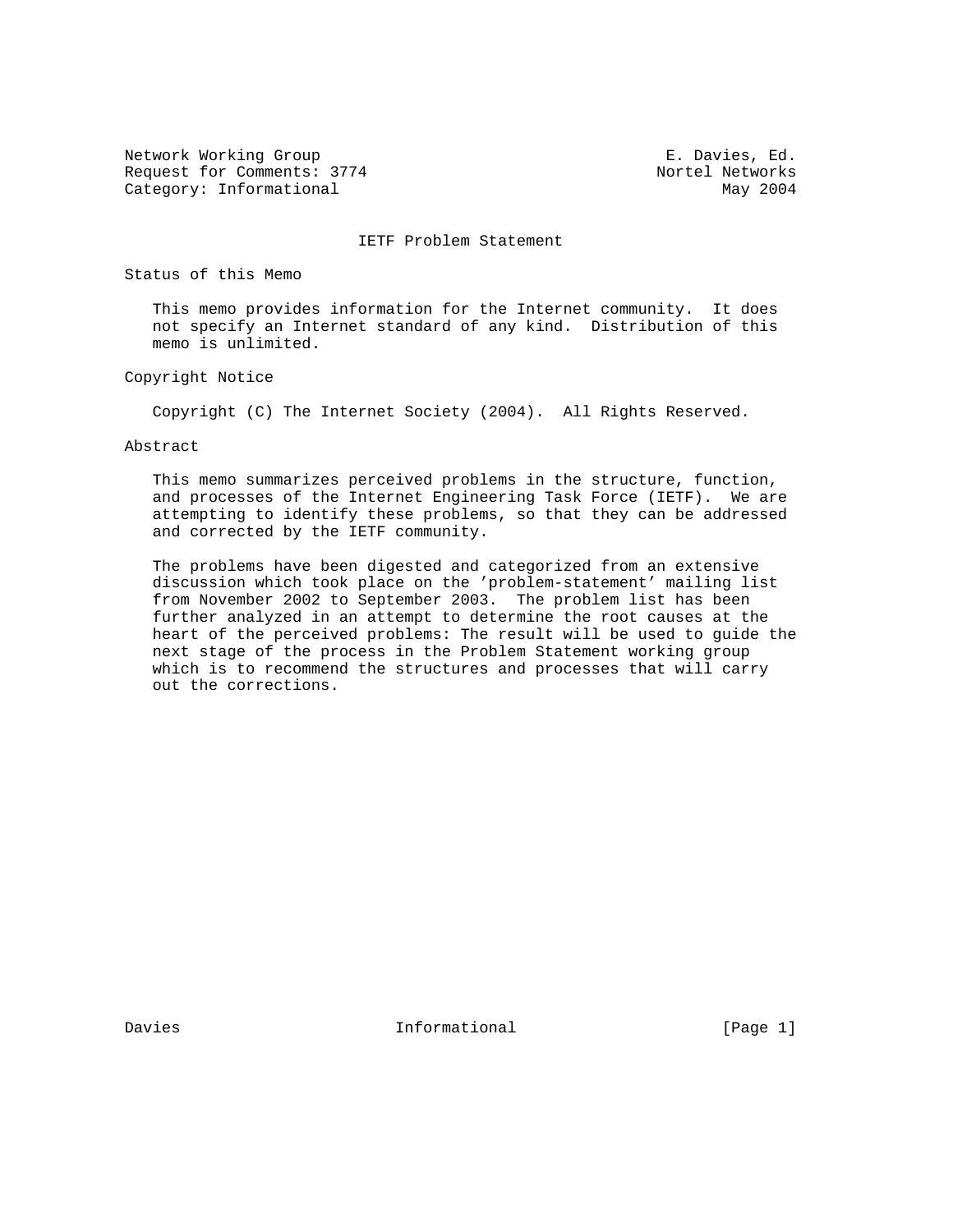### 1. Introduction: Issues/Problems in the IETF Process . . . . . . 2 1.1. Consequences of Past Growth . . . . . . . . . . . . . 3 1.2. The Aim is Improvement, not Finger-pointing . . . . . . 4 1.3. Perceived Problems - Consensus on Solutions . . . . . . 4 2. Root Cause Problems . . . . . . . . . . . . . . . . . . . . . 5 2.1. Participants in the IETF do not have a Common Understanding of its Mission . . . . . . . . . . . . . 5 2.2. The IETF does not Consistently use Effective Engineering Practices . . . . . . . . . . . . . . . 7 2.3. The IETF has Difficulty Handling Large and/or Complex Problems . . . . . . . . . . . . . . . . . . . . . . . . 9 2.4. Three Stage Standards Hierarchy not properly Utilized . 11<br>2.5. The IETF's Workload Exceeds the Number of Fully The IETF's Workload Exceeds the Number of Fully Engaged Participants . . . . . . . . . . . . . . . . . 12 2.5.1. Lack of Formal Recognition . . . . . . . . . . . 13 2.6. The IETF Management Structure is not Matched to the Current Size and Complexity of the IETF . . . . . . . 13 2.6.1. Span of Authority . . . . . . . . . . . . . . . 13 2.6.2. Workload of the IESG . . . . . . . . . . . . . . 13 2.6.3. Procedural Blockages . . . . . . . . . . . . . . 15 2.6.4. Consequences of Low Throughput in IESG . . . . . 15 2.6.5. Avoidance of Procedural Ossification . . . . . . 15 2.6.6. Concentration of Influence in Too Few Hands . . 16 2.6.7. Excessive Reliance on Personal Relationships . . 17 2.6.8. Difficulty making Technical and Process Appeals. 18 2.7. Working Group Dynamics can make Issue Closure Difficult. 18 2.8. IETF Participants and Leaders are Inadequately Prepared for their Roles . . . . . . . . . . . . . . . . . . . . 19 3. Security Considerations . . . . . . . . . . . . . . . . . . 20 4. Acknowledgements . . . . . . . . . . . . . . . . . . . . . . . 20 5. References . . . . . . . . . . . . . . . . . . . . . . . . . . 21 5.1. Normative References . . . . . . . . . . . . . . . . . . 21 5.2. Informative References . . . . . . . . . . . . . . . . . 21 6. Editor's Address . . . . . . . . . . . . . . . . . . . . . . . 21 7. Full Copyright Statement . . . . . . . . . . . . . . . . . . 22

# Table of Contents

1. Introduction: Issues/Problems in the IETF Process

 Discussion started in the second half of 2002 has shown that a significant number of problems are believed to exist in the way the Internet Engineering Taskforce (IETF) operates. Before attempting to change the IETF procedures and rules to deal with these problems, the IETF should have a clear, agreed-upon description of what problems we are trying to solve.

Davies **Informational Informational** [Page 2]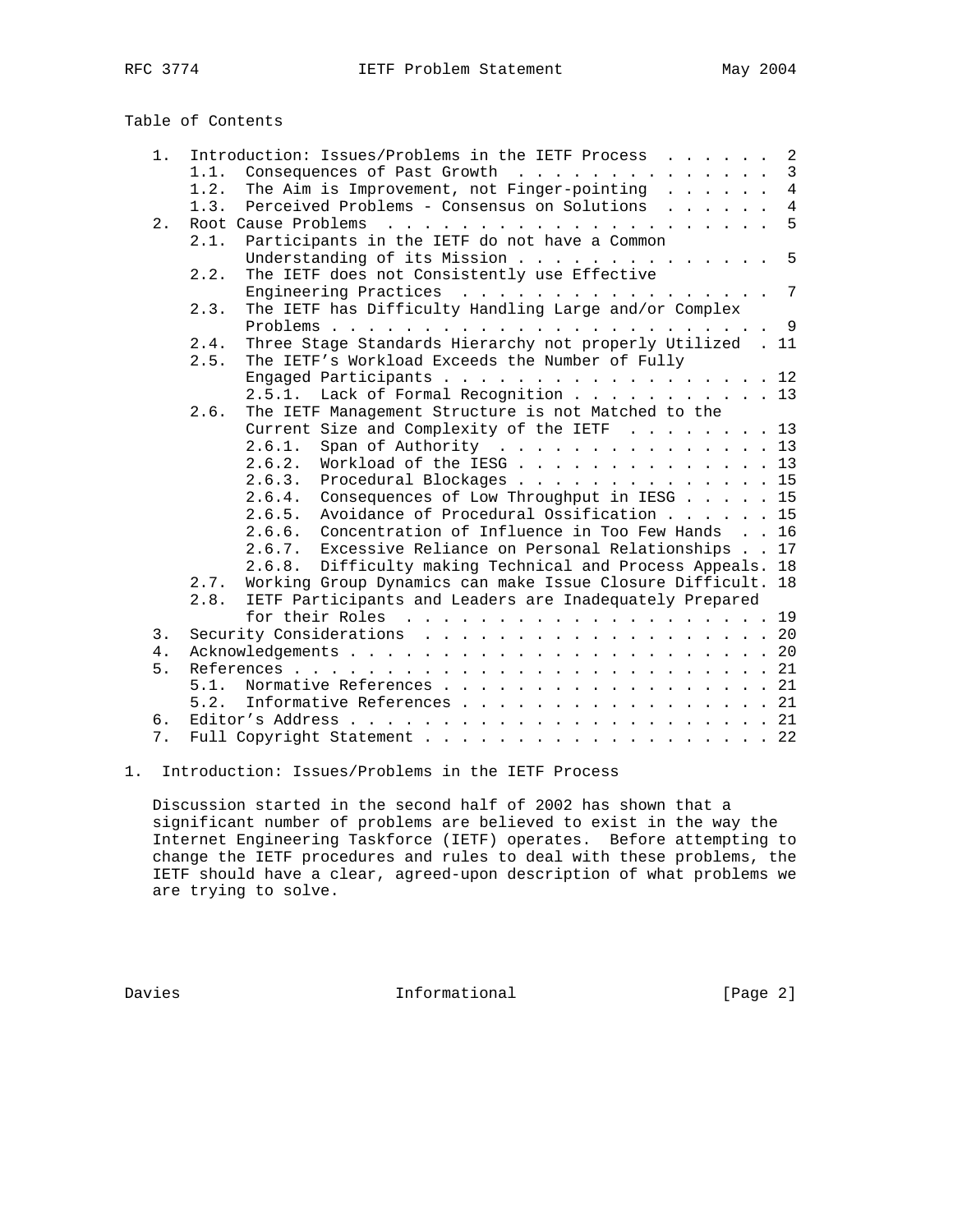The Problem Statement working group was chartered to create this document, which contains a description of the problems, and to use this analysis to suggest processes to address the identified problems.

 Taken in isolation, this document may appear to be exceedingly negative. The IETF needs to refresh its management and processes to address today's challenges, but it should not be forgotten that the IETF has produced a large body of high quality work which has lead to an extremely successful and pervasive network infrastructure. Against this background, we should see the current document as a necessary piece of self-criticism leading to renewal and continued success. The discussion of the positive aspects has been deliberately confined to the IETF Problem Resolution Processes document [5] which considers the core values that the IETF needs to maintain whilst correcting the problems that participants perceive as affecting the IETF at present.

 The raw material for this document was derived by summarizing the extensive discussions which initially took place on the 'wgchairs' mailing list and subsequently on the 'problem-statement' mailing list from November 2002 through to September 2003, incorporating additional input from relevant drafts published during this period (see [2], [3] and [4]), and the minutes of recent plenary discussions. This produced a list of perceived problems which were classified into a number of related groups using a classification suggested by the processes which go on in the IETF.

 This document has digested these perceived problems into a small set of root cause issues, and a short list of subsidiary issues which appear to be the most pressing items engendered by the root cause. This list is set out in Section 2.

 Section 1.1 gives a short explanation of the thinking that has taken place in coming to the current view of the root causes.

 The original summary of perceived problems has been posted to the Problem Statement Working Group mailing list so that it can be referred to in future. Note that it remains classified according the original scheme so that the raw data is available if alternative root cause analysis is needed.

1.1. Consequences of Past Growth

 As the problems of the IETF were examined, it became clear that they are neither new nor are they symptoms of a problem which is novel in the science of organizations.

Davies 1nformational 1999 [Page 3]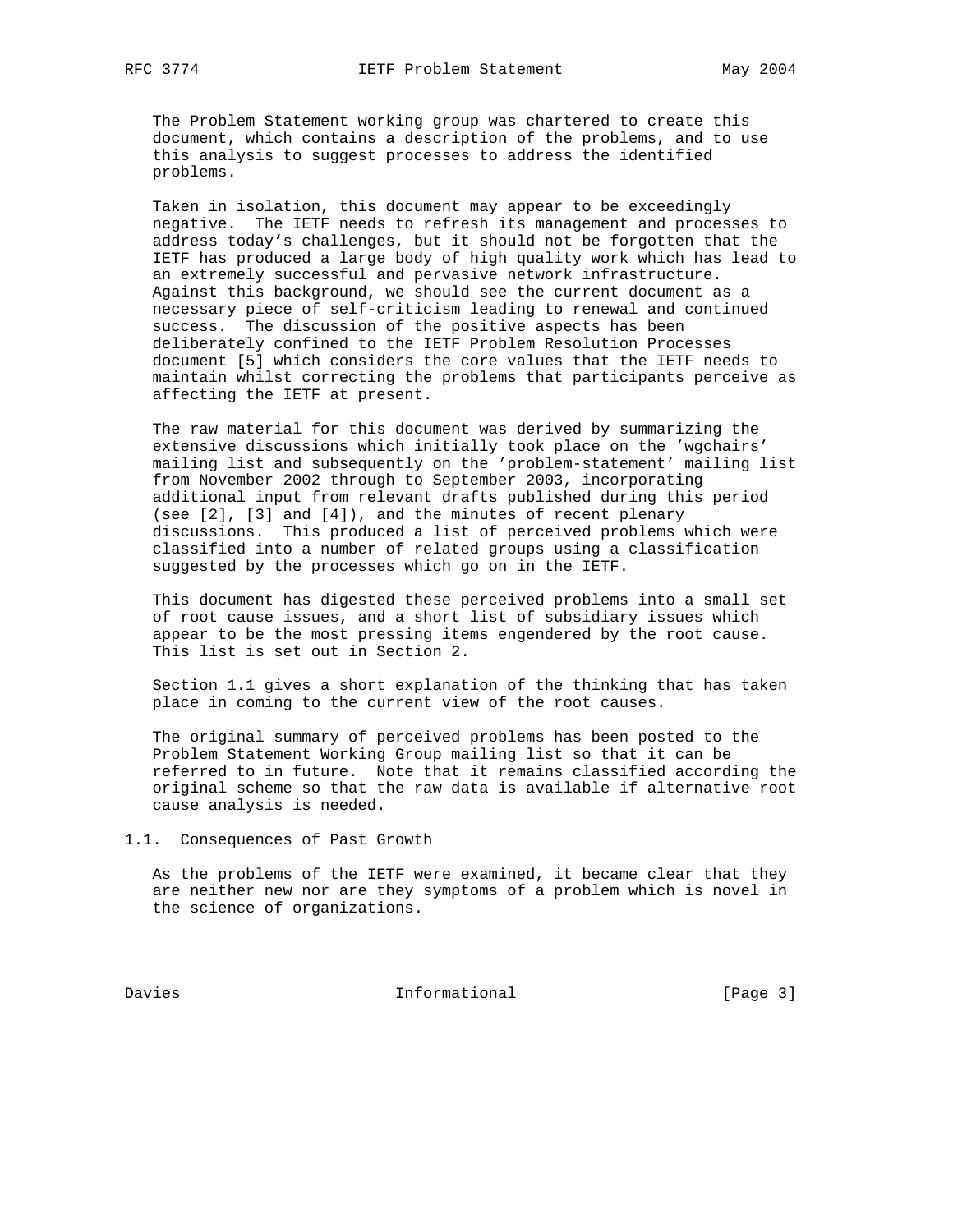The IETF started off as a small, focused organization with a clearly defined mission and participants who had been working in this area for a significant period of time. Over the period 1989-1999, the IETF grew by a factor of ten or more in terms of number of participants, and volume of work in progress. The effects of this growth have been compounded by the extension of the scope of the IETF which makes the work much more varied. Also during this period, the Internet has become more complex and the requirements placed on it by a far larger user community have changed as the network has come to have a pivotal role in many areas of life.

 Many of the problems and symptoms appear to be fundamentally caused by the organization failing to fully adapt its management structure and processes to its new larger size and the increased complexity of the work. The IETF has also failed to clearly define its future mission now that the initial mission has been completed or outgrown.

 These failures are just those that afflict many small organizations trying to make the transition from a small organization, which can be run informally and where essentially all participants fully share the aims, values, and motivations of the leadership, to a medium sized organization, where there are too many participants for informal leadership and later arrivals either do not fully understand or have a different perception of the ethos of the organization.

 Some IETF participants have been aware of these issues for a long time. Records dating back to at least 1992 drew similar conclusions.

1.2. The Aim is Improvement, not Finger-pointing

 Many of the problems identified in this memo have been remarkably persistent over a 15-year period, surviving a number of changes in personnel. We see them as structural problems, not personnel problems. Blame for any of the perceived problems should not be directed to any individual. The sole aim of this review process is to identify how the IETF can improve itself so that it knows what it is about and becomes fit for that purpose in the shortest possible time frame.

1.3. Perceived Problems - Consensus on Solutions

 The working group participants emphasize that both the long list of problems and the root cause issues that were derived from them are problems that are believed to exist by a significant constituency, either on the mailing list and/or in private discussions. We also note that many of these problems appear to be of long standing, as a

Davies **Informational** [Page 4]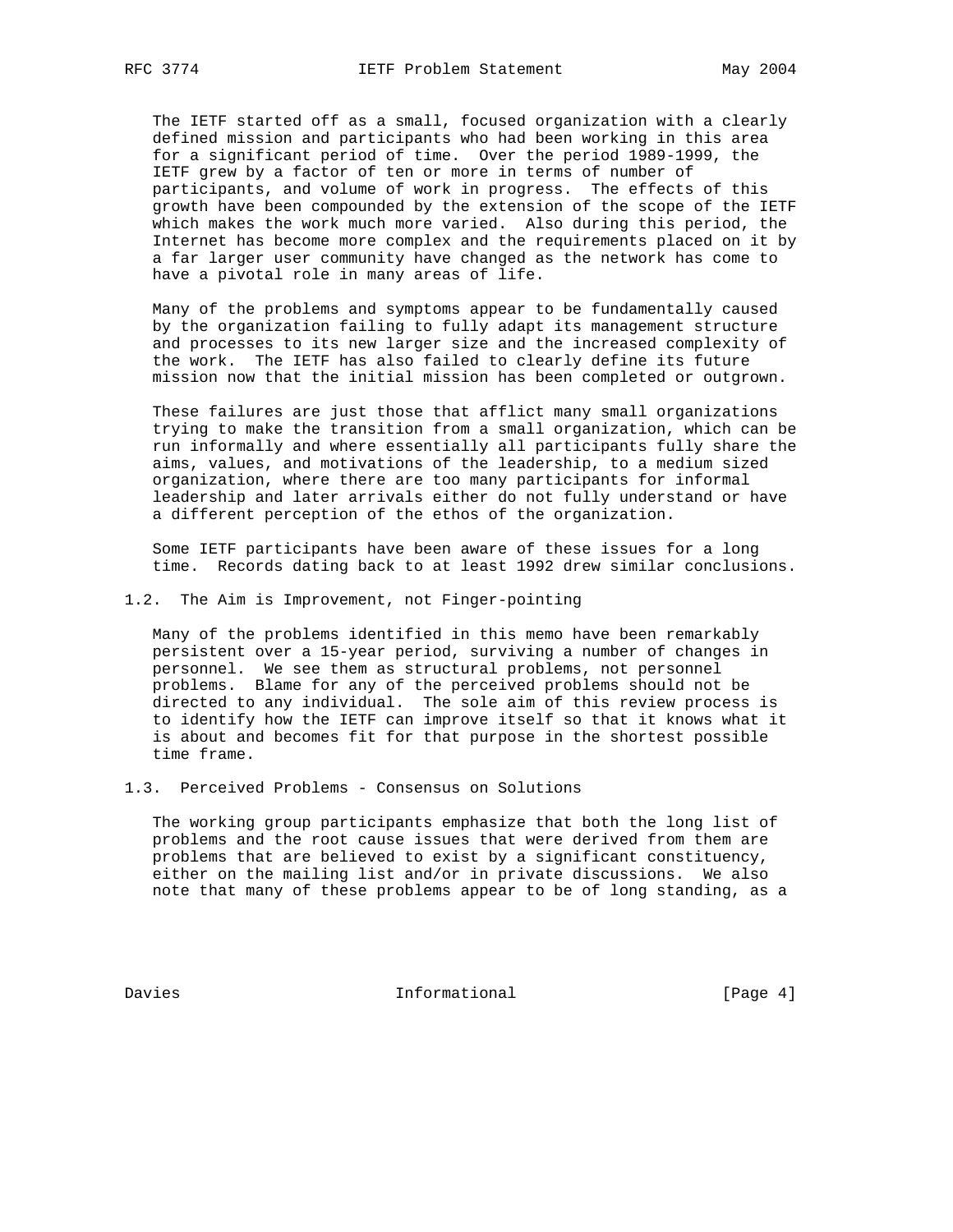very similar list has survived from the discussions in the first POISED working group that took place prior to the IETF organizational changes approved in 1992.

 We, in line with many contributors to the mailing list, believe that it is important to try and identify what appear to be the root causes of the perceived problems, but trying to prioritize or assign a relative importance to the problems would not be useful: rough consensus on an unordered list of real and important root causes will be sufficient. The root causes identified will provide a guide in setting up the processes needed to resolve the problems: the perceived problems can be viewed as multiple symptoms of the root causes which should provide input to those trying to resolve the problems in achieving consensus on solutions.

2. Root Cause Problems

 This section forms the heart of this analysis, and lists the issues which we believe lie at the core of the problems. Apart from the first issue which is fundamental, the problems are not necessarily in priority order, but they will be seen to be interlinked in various ways.

2.1. Participants in the IETF do not have a Common Understanding of its Mission

 The IETF lacks a clearly defined and commonly understood Mission: as a result, the goals and priorities for the IETF as a whole and any Working Groups (WGs) that are chartered are also unclear.

 The IETF needs to understand its mission in the context of the greatly increased scope and complexity of the Internet, and the changing requirements of the much larger user community that the success of its previous work has engendered.

 The lack of a common mission has many consequences, of which the principal ones appear to be:

- o The IETF is unsure what it is trying to achieve and hence cannot know what its optimum internal organization should be to achieve its aims.
- o The IETF cannot determine what its 'scope' should be, and hence cannot decide whether a piece of proposed work is either in-scope or out-of-scope.
- o The IETF is unsure who its stakeholders are. Consequently, certain groups of stakeholder, who could otherwise provide

Davies 1nformational [Page 5]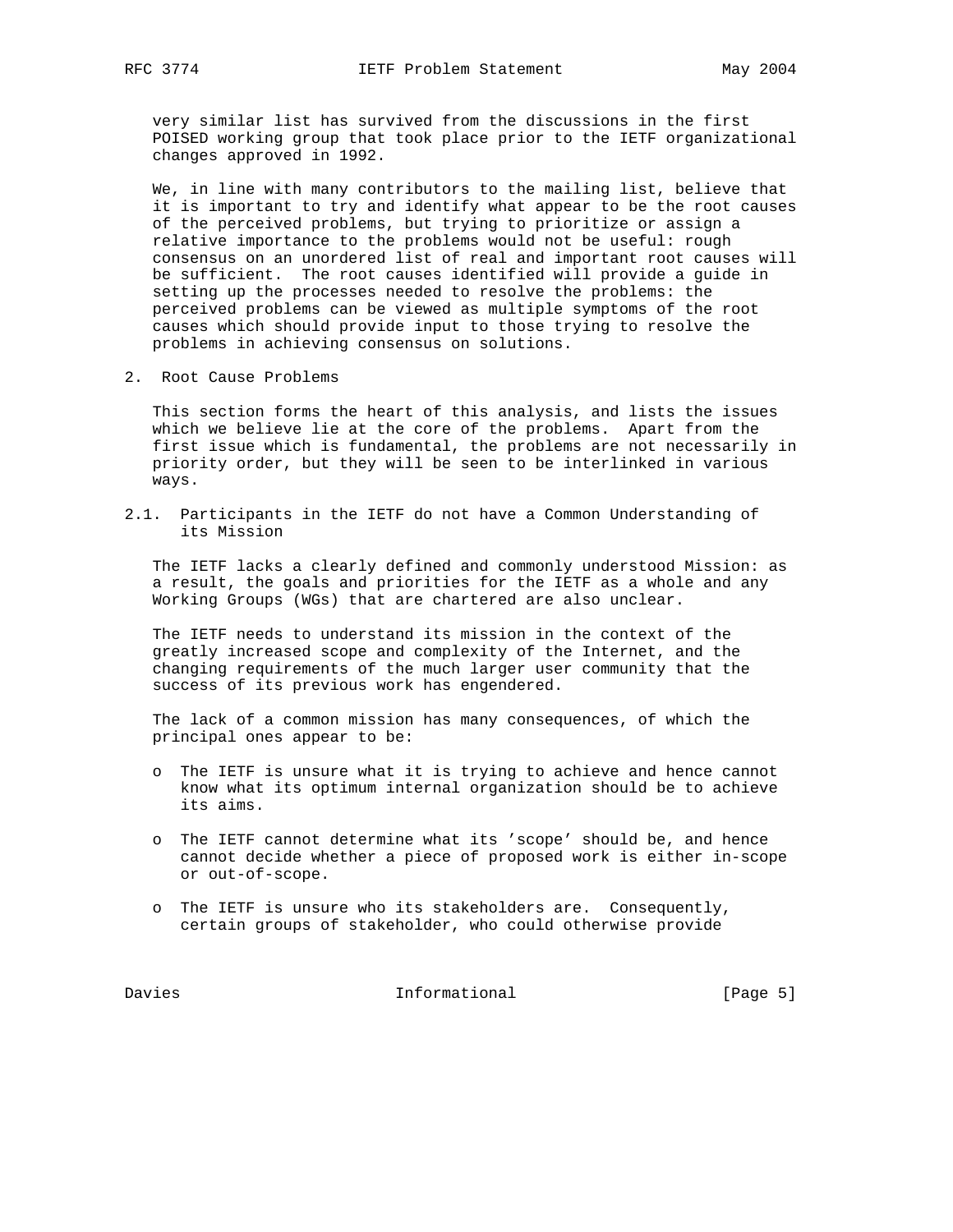important input to the process, have been more or less sidelined because it has seemed to these stakeholders that the organization does not give due weight to their input.

- o Working Groups can potentially be hijacked by sectional interests to the detriment of the IETF's mission.
- o The misty vision has inhibited the development of roadmaps that would inform the IETF's stakeholders of our longer term intentions, as well as restricting the associated architectural views to an outline top level view which does not fully reflect the developing nature of the Internet. It would be desirable to have roadmaps and architectural views for portions of work which extend beyond a single working group: it may also be the case that it is no longer possible to fit the whole Internet within a single architecture.
- o The IETF is unable to determine explicitly what effect it desires to have in the marketplace, and is therefore unable to determine what requirements of timeliness are appropriate when planning work and setting expectations for stakeholders which will further the IETF's mission.
- o The lack of precision regarding our goals leads to WG charters and requirements that are poorly thought out and/or not aligned with the overall architecture. The resulting poorly defined charters are a major factor in poor quality and/or late deliveries from some WGs and the total failure of other WGs.
	- o The IETF needs to avoid focusing on a too-narrow scope of technology because this would be likely to blinker the IETF's view of 'the good of the Internet', and will harm the long-term goal of making the Internet useful to the greatest number stakeholders; this argues for allowing a relatively wide range of topics to be worked on in the IETF - cross-fertilization has always been one of the IETF's strengths.

 An additional barrier to achieving a common understanding is that the IETF does not have a recognized forum in which all stakeholders participate and in which organization wide consensus might be reached. Plenary meetings during regular IETF meetings allow a large cross-section of the community to offer views, but there is not generally sufficient time to achieve consensus and there is no single mailing list which all stakeholders can be guaranteed to monitor.

 The IETF creates standards and is therefore necessarily a Standards Development Organization (SDO), but many participants would like to differentiate the IETF and its way of working from the 'conventional'

Davies 1nformational [Page 6]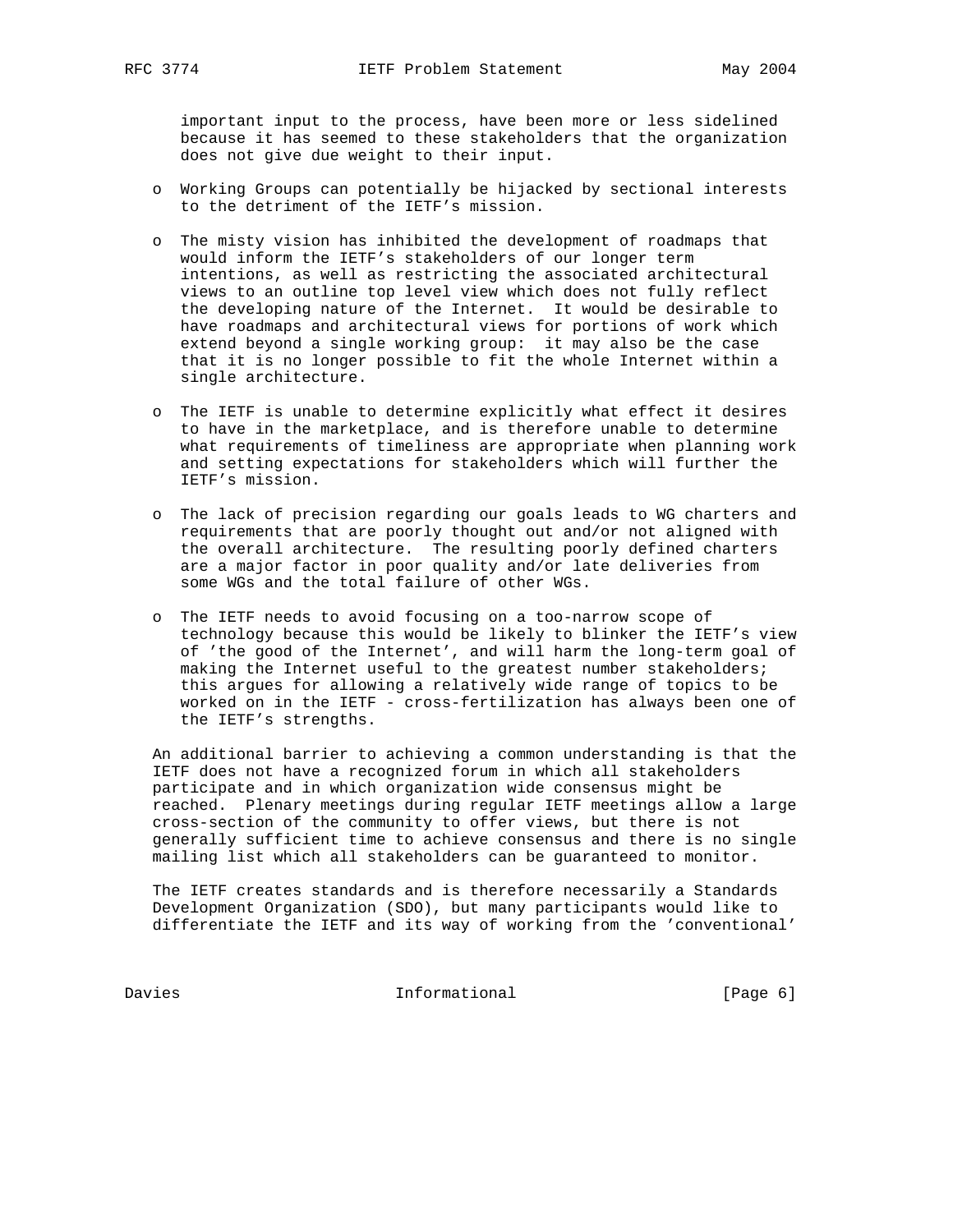SDOs which emphasize corporate involvement and mandated delegates. Externally, the IETF is often classified with these conventional SDOs, especially by detractors, because the differentiation in the IETF's mission and processes and the rationale for those differences are not clear. This can lead to the IETF being misunderstood by other SDOs which can make communications between SDOs less effective, harming the IETF's ability to achieve its mission.

2.2. The IETF does not Consistently use Effective Engineering Practices

 For an organization with 'engineering' in its title and participants who are likely to trot out the statement "Trust me, I'm an engineer!" when confronted with the need to find a solution to a particularly knotty problem, the IETF has, at least in some cases, extremely ineffective engineering practices. Effective engineering practices, as used here, covers both the techniques used to derive and verify the technical solutions needed, and the management and organizational strategies that are commonly accepted to help with the engineering process.

 A major symptom of this lack is that WGs do not consistently produce timely, high-quality, and predictable output. As discussed in Section 2.1, this problem is exacerbated because the IETF currently finds it difficult to determine what is timely, and hence what are appropriate deadlines for the delivery of WG output. Some of the contributing problems which interfere with effective engineering in WGs include:

- o Failure to ensure that there is a uniform view in the WG of the scope of the WG activity, especially the intended purpose of the solution.
- o Failure to identify the issues that need to be resolved at an early stage (before the design is frozen), and/or then to ensure that there is a uniform view in the WG of the issues that need to be resolved to bring the work to a satisfactory conclusion.
- o Failure to identify and articulate engineering trade-offs that may be needed to meet the deadlines that the WG has set without inappropriately reducing the 'fitness for purpose' for the intended customers.
- o Continued refinement of the solution beyond the point at which it is adequate to meet the requirements placed on it by the intended purpose.

Davies **Informational** [Page 7]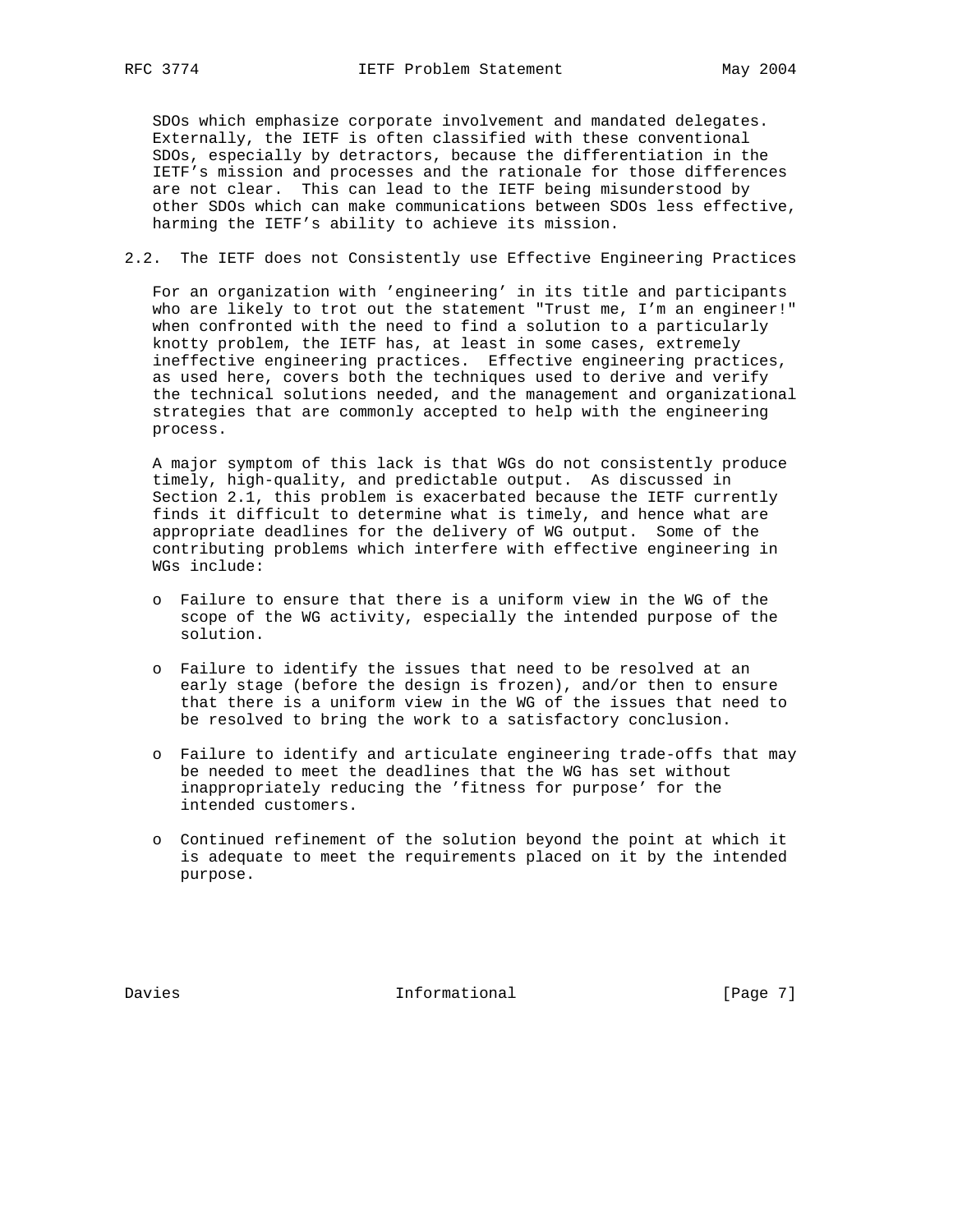The IETF standards engineering process is not set up to deliver iterative process improvement. Particular areas that need improvement include:

- o The charter may not be sufficiently detailed to document the process and timeline to be followed by the WG. Additional documents may be needed, such as a roadmap or detailed plans.
- o Poorly defined success criteria for WGs and individual documents.
- o Lack of written guidelines or templates for the content of documents (as opposed to the overall layout) and matching lists of review criteria designed to achieve appropriate quality in output.
- o Lack of auditing against explicit criteria throughout the standards development process.
- o Lack of review, especially early review, by reviewers who are not directly interested members of the WG, and by subject matter experts for topics related to, but not necessarily the immediate focus of the document.
- o Lack of documentation about likely problem areas that might arise due to interactions with other popular IETF protocols.
- o Lack of metrics to measure the achievement of the desired quality and the performance of both WGs and the whole IETF.
- o Lack of metrics and 'post mortem' procedures to drive the improvement of the standards development and other IETF processes.
- o Lack of criteria for determining when a piece of work is overrunning and/or is unlikely to be concluded successfully, either at all or within an acceptable time frame. Lack of process for extending the time frame, adjusting the scope, or terminating the work item or the whole Working Group.
- o Automated tools to support the engineering process are minimal.
- o Despite its commitment to 'running code', the IETF is not proactive in providing ways for developers to verify their implementations of IETF standards.

 In addition, IETF processes, and Working Group processes in particular, suffer because commonly accepted Project Management techniques are not regularly applied to the progress of work in the organization.

Davies **Informational Informational** [Page 8]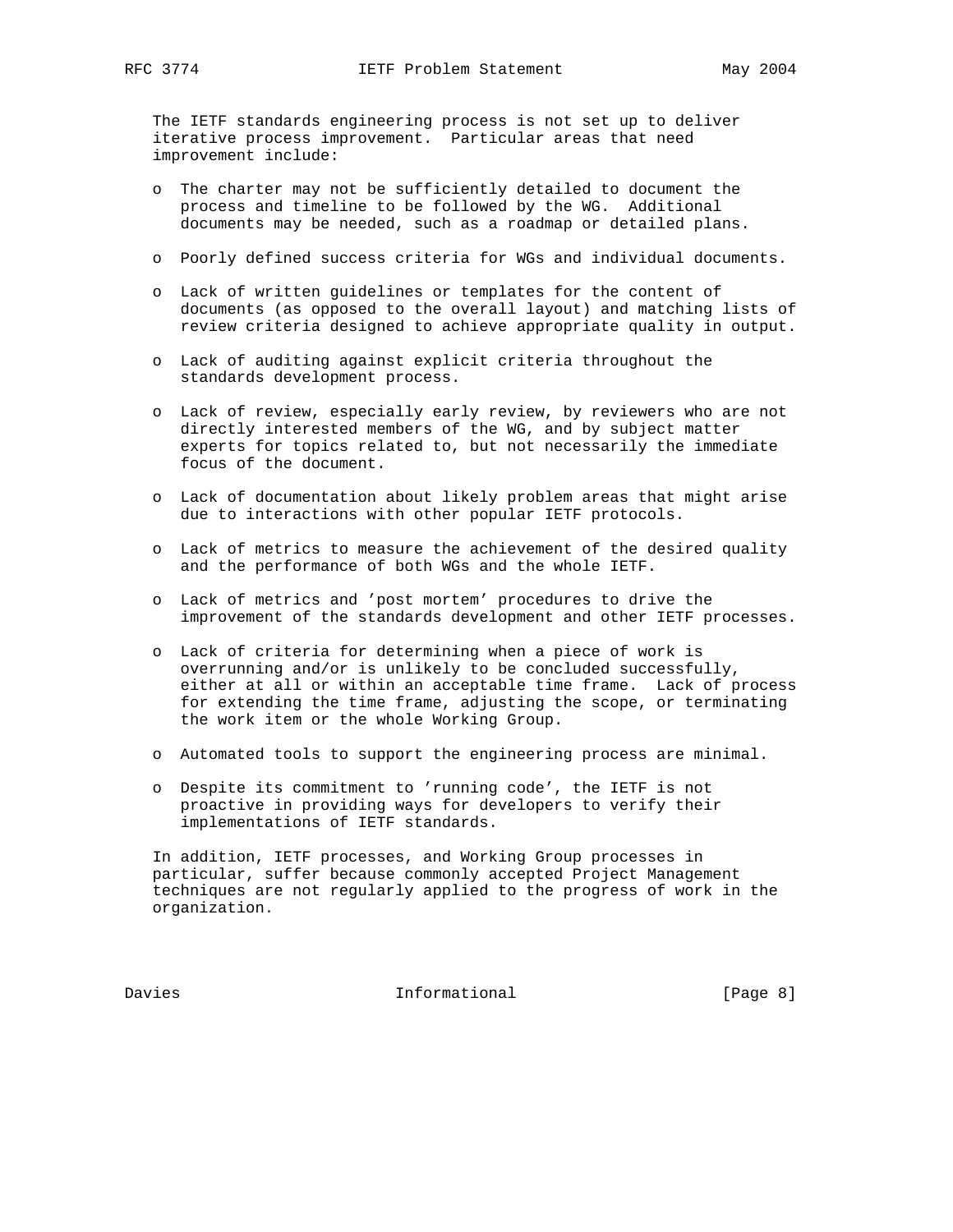- o Project entry, goal setting, dependency identification, coordination, and tracking processes are all either missing or implemented less effectively than the norm for commercial organizations in related activities. Dependencies and coordination should cover both other WGs within the IETF and any outside SDO with which the IETF is collaborating.
- o Charters regularly fail to set enough milestones with sufficiently small granularity at which progress of WGs, individuals, and documents can be evaluated. Also, WGs often do not make more detailed work plans to refine the charter plans.
- o The acceptable deadlines for finishing a piece of work, and the criteria used to determine them, are rarely, if ever, documented. Also, the estimated time required to complete the work often differs widely from the time actually taken. The combination of these factors makes determining the feasibility of delivering within the required time frame, and then adjusting the scope of the work to fit the time frame requirements, extremely difficult.

 One problem which the IETF does not appear to suffer from is excessive bureaucracy, in the sense that transfer of information is generally kept to the minimum necessary to accomplish the task. It is important that any changes introduced do not significantly increase the bureaucratic load whilst still recording sufficient information to allow process improvement.

 Finally, even where the IETF does have Engineering Practices defined, there are frequently cases where they are ignored or distorted. One area of particular concern is the tendency for protocols to be assessed and issues resolved primarily through static analysis of the written specification rather than by practical experiment with 'running code'.

2.3. The IETF has Difficulty Handling Large and/or Complex Problems

 The IETF has historically been most successful when dealing with tightly focused problems that have few interactions with other parts of the total problem solution. Given that the Internet has become more complex, such tightly focused problems are becoming the exception. The IETF does not always seem to be aware of the interactions between protocols that are bound to be thrown up by deployment in more complex situations and so fails to minimize the chances of unwelcome consequences arising unforeseen when a new protocol is deployed. This may be exacerbated by inadequate review from outside the WG as suggested in Section 2.2.

Davies **Informational Informational** [Page 9]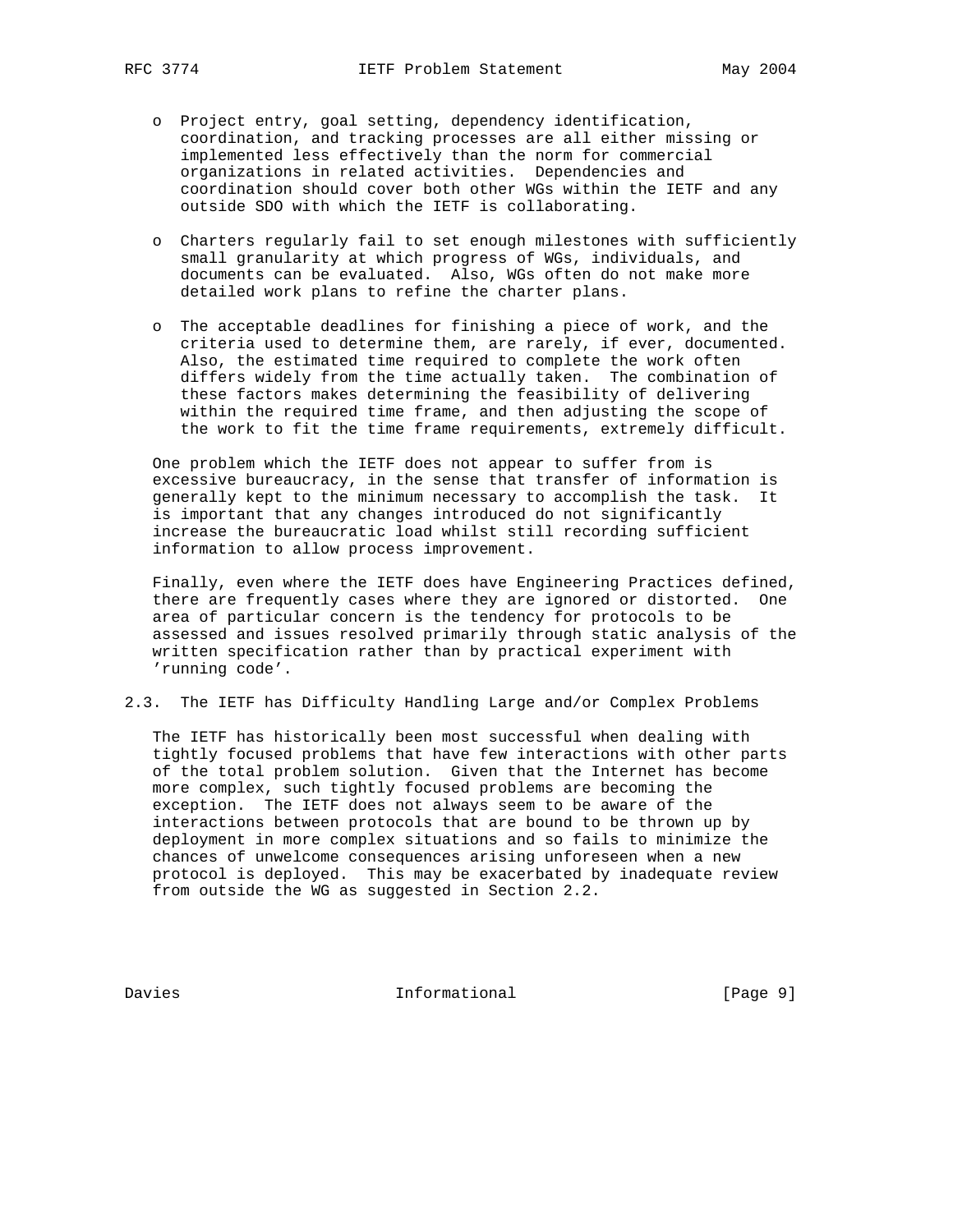IETF standardization procedures are optimized for tightly constrained working groups and are generally less effective if 'engineering in the large' is needed to reach a satisfactory solution. Engineering in the large can encompass many aspects of system design including:

 Architecture Frameworks Security Internationalization

 The IETF has historically standardized protocol components rather than complete systems, but as we have learned more about the ways in which systems on the Internet interact, design of components needs to take into account more and more external constraints, and the understanding of these constraints tends to require more engineering in the large.

 Part of the cause of this difficulty may be that the formal reporting structure of the IETF emphasizes communication between the Internet Engineering Steering Group (IESG) through the ADs and the WGs, and does not place much reliance on inter-WG communications:

- o The IETF is not consistently effective at resolving issues that cross WG or area boundaries.
- o The IETF does not possess effective formal mechanisms for inter-WG cooperation, coordination, or communication, including the handling of dependencies between deliverables and processes specified in WG charters.
- o The IETF does not have an effective means for defining architectures and frameworks that will shape the work of multiple WGs.

 The IETF also has to work with other SDOs, and the liaison mechanisms for coordination and cooperation do not always work efficiently. This needs to be remedied because some of the interactions which IETF work has to take into account will involve protocols and systems standardized by these other SDOs.

 A possible consequence of the need for more engineering in the large is that protocol specifications have become larger: as a result they now take longer to develop. Some people perceive that this is because the IESG has tended to require protocol specifications to specify an entire system, instead of simple component protocols, leading to feature bloat and applicability only to a narrow range of applications (see also Section 2.4). On the other hand, others believe that the IESG has approved simple component protocols without

Davies 101 Informational [Page 10]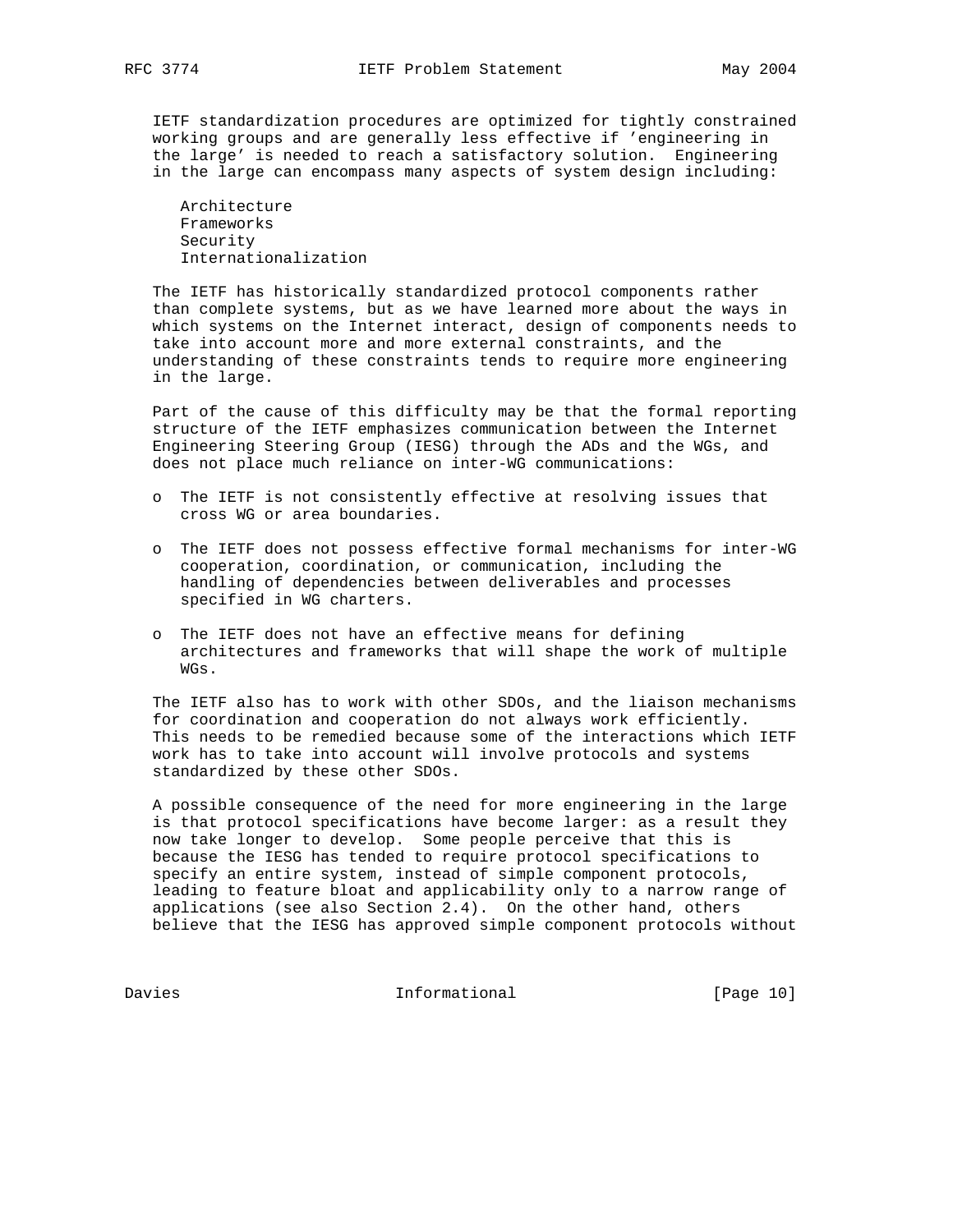an adequate understanding of the systems and contexts in which the protocols might be used. These problems appear to be two additional aspects of the general problem that the IETF has with handling large and/or complex systems.

#### 2.4. Three Stage Standards Hierarchy not properly Utilized

 The current hierarchy of Proposed, Draft, and Full Standard maturity levels for specifications is no longer being used in the way that was envisioned when the stratification was originally proposed. In practice, the IETF currently has a one-step standards process that subverts the IETF's preference for demonstrating effectiveness through running code in multiple interoperable implementations. This compresses the process that previously allowed specifications to mature as experience was gained with actual implementations:

- o Relatively few specifications are now progressed beyond Proposed Standard (PS) to Draft Standard (DS) level, and even fewer to Full Standard (FS).
- o It is widely perceived that the IESG has 'raised the (quality) bar' that standards have to pass to be accorded a PS status. Protocol developers may be required to specify a complete system rather than an interface in order for their specification to be approved as a PS (see also Section 2.3).
- o In spite of the apparently higher quality hurdle, implementation or deployment experience is still not required, so the IETF's guiding principle of 'rough consensus and running code' has less of a chance to be effective.
- o There appears to be a vicious circle in operation where vendors tend to deploy protocols that have reached PS as if they were ready for full production, rather than accepting that standards at the PS level are still under development and could be expected to be altered after feature, performance, and interoperability tests in limited pilot installations, as was originally intended. The enthusiasm of vendors to achieve a rapid time to market seems to have encouraged the IETF in general and the IESG in particular to attempt to ensure that specifications at PS are ready for prime time, and that subsequent modifications will be minimal as it progresses to DS and FS, assuming effort can be found to create the necessary applicability and interoperability reports that are needed.
- o The three stage hierarchy is, accordingly, seen to be excessive.

Davies **Informational** [Page 11]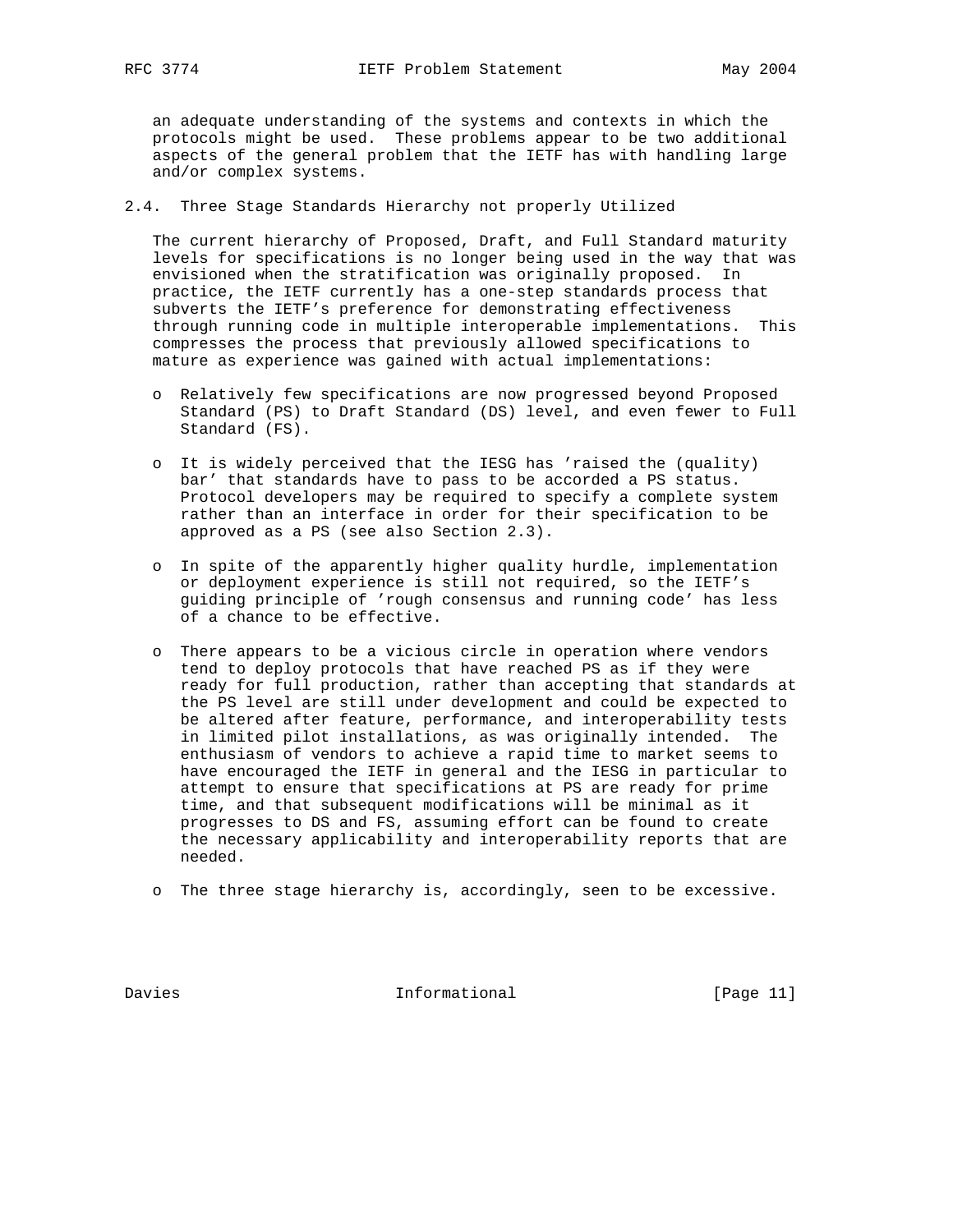- o There is no formal bug reporting or tracking system in place for IETF specifications.
- o The periodic review of protocols at PS and DS levels specified in [1] are not being carried out, allowing protocols to persist in these lower maturity levels for extended periods of time, whereas the process would normally expect them to progress or be relegated to Historic status.
- o No individual or body is given the task of 'maintaining' a specification after the original WG has closed down. Specifications are generally only updated when a need for a new version is perceived. No attempt is normally made to correct bugs in the specification (whether they affect operation or not) and the specification is not updated to reflect parts of the specification that have fallen into disuse or were, in fact, never implemented. This is, in part, because the current procedures would require a standard to revert to the PS maturity level, even when specification maintenance is carried out. This occurs even if the changes can be demonstrated to have no or minimal effect on an existing protocol at the DS or FS level.
- 2.5. The IETF's Workload Exceeds the Number of Fully Engaged Participants

 There are a number of respects in which IETF participants and contributors appear to have become less fully engaged with the IETF processes, for example:

- o Although there may be large attendance at many WG meetings, in many cases, 5% or less of the participants have read the drafts under discussion or that have a bearing on the decisions to be made.
- o Commitments to write, edit, or review a document are not carried out in a timely fashion.
- o Little or no response is seen when a request for 'last-call' review is issued, either at WG or IETF level.

 This might be because contributors have less time available in their work schedule during the downturn of the Internet business climate between 2001 and 2003. Yet, this is not the whole story, as there were signs of this effect back at the height of the Internet's boom in 2000.

Davies **Informational** [Page 12]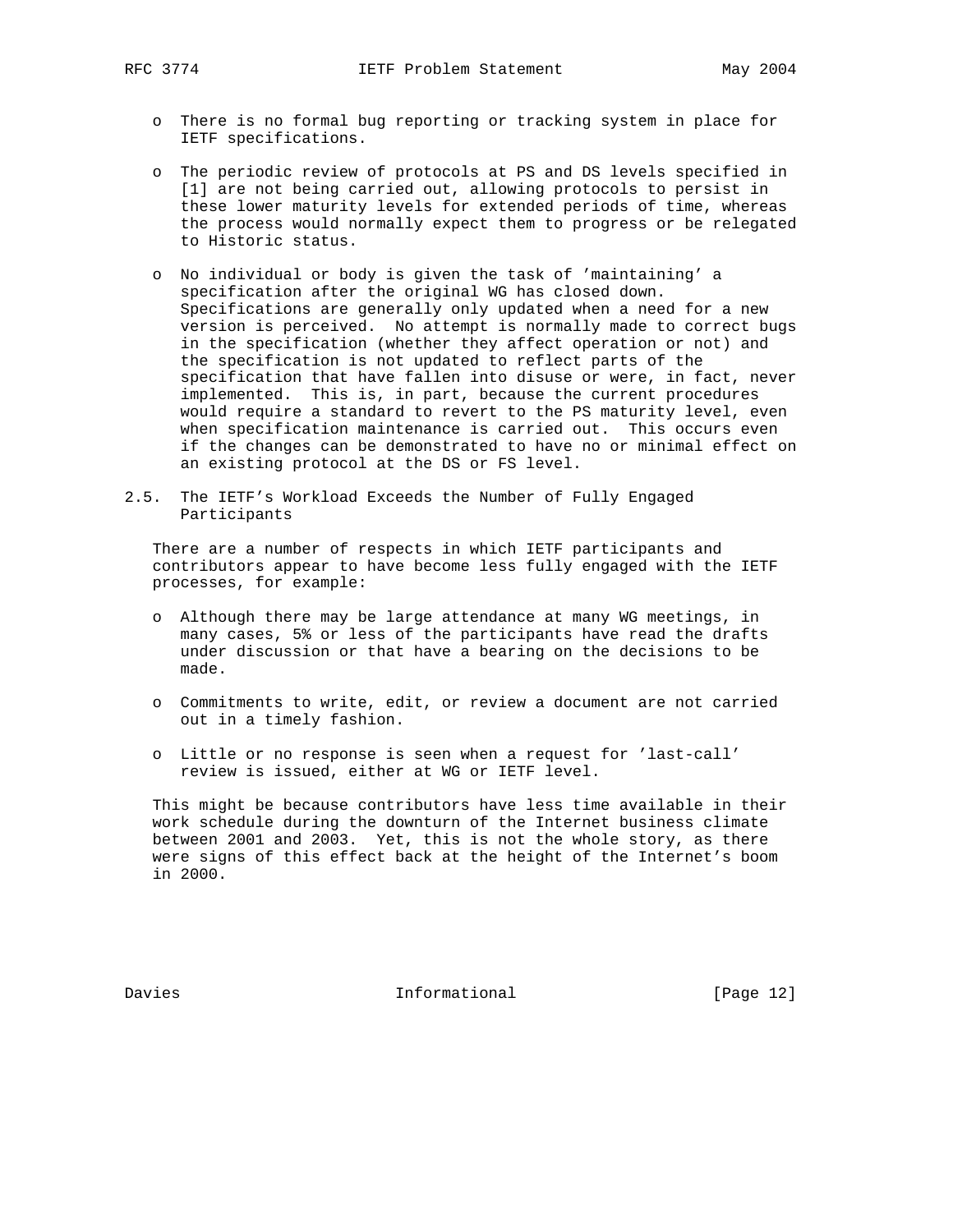This problem exacerbates the problems the IETF has had with timely delivery and may weaken the authority of IETF specifications if decisions are seen to be taken by badly informed participants and without widespread review.

2.5.1. Lack of Formal Recognition

 Beyond RFC Authorship, WG Chair positions, Directorate positions, or IESG and Internet Architecture Board (IAB) membership, the IETF does not offer formal recognition of contributions to the IETF. This potentially acts as a disincentive to continued engagement and can lead to useful and effective participants leaving because they cannot obtain any recognition (the only currency the IETF has to pay participants), which they use to fuel their own enthusiasm and help justify their continued attendance at IETF meetings to cost constrained employers. Note: Using Leadership positions as rewards for good work would probably be damaging to the IETF. This paragraph is meant to indicate the need for other types of rewards.

2.6. The IETF Management Structure is not Matched to the Current Size and Complexity of the IETF

 The management and technical review processes currently in place were adequate for the older, smaller IETF, but are apparently not scalable to the current size of the organization. The form of the organization has not been significantly modified since 1992, since when the organization has undergone considerable further growth. The scope of IETF activities has also been extended as the Internet has become more complex.

2.6.1. Span of Authority

 Overt authority in the IETF is concentrated in the small number of people sitting on the IESG at that time. Existing IETF processes work to funnel tasks on to this small number of people (primarily the Area Directors (ADs) in the IESG). This concentration slows process and puts a very large load of responsibility on the shoulders of these people who are required to act as the senior management for Working Group (WG) chairs, as well as acting as quality backstops for the large number of documents issued by the IETF. The situation has not been helped by the widening of the scope of the IETF, which has resulted in somewhat more WGs and a need for a very broad spectrum of knowledge within the set of ADs.

Davies **Informational** [Page 13]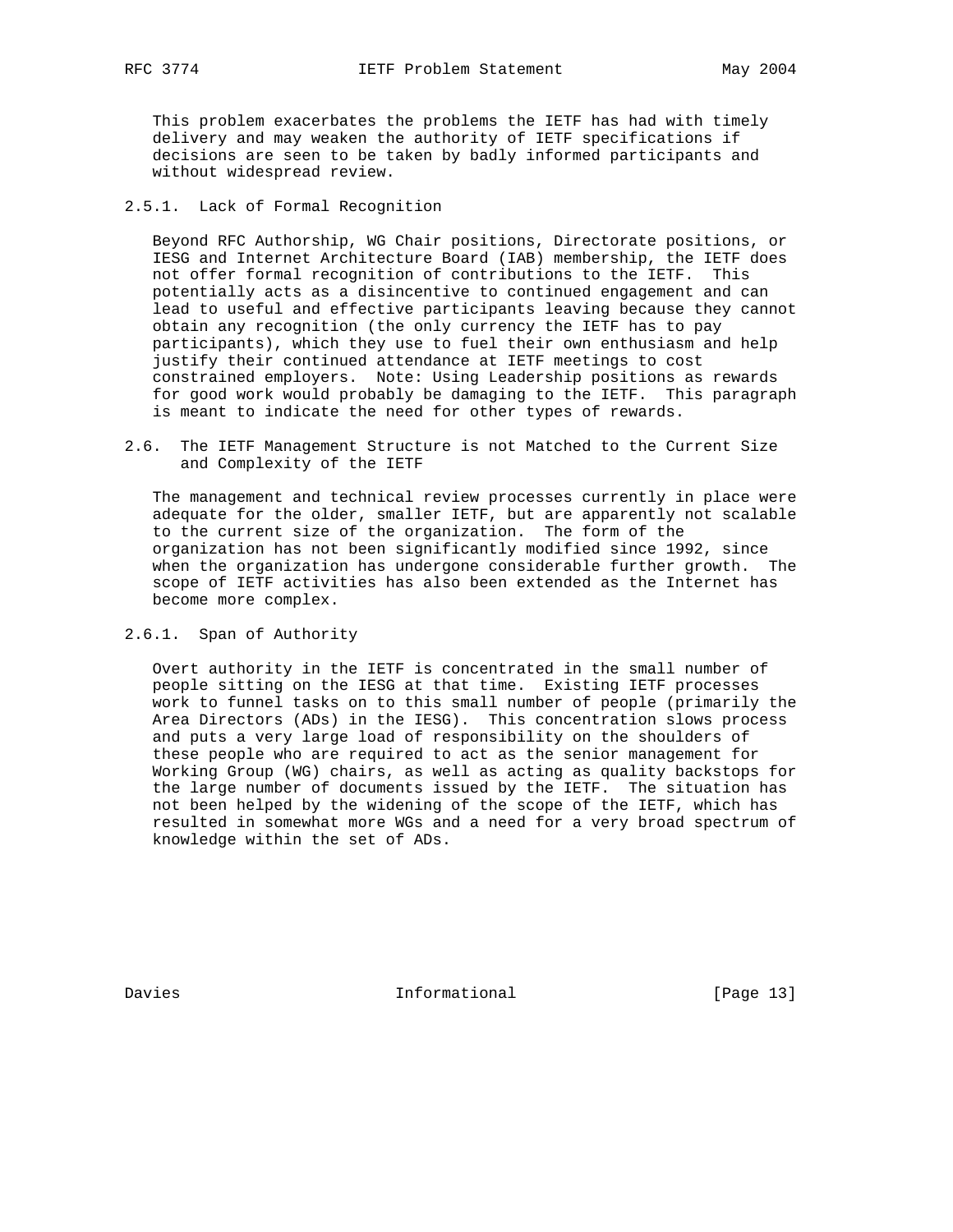#### 2.6.2. Workload of the IESG

 With the current structure of the IETF and IESG, the workload imposed on each of the ADs is almost certainly well beyond the capabilities of a single person.

 The current job description for an AD encompasses at least the following tasks:

- o Interacting with WGs
- o Understanding network and computer technology in general, and their own area in detail
- o Cross-pollinating between groups
- o Coordinating with other areas
- o Potentially, managing their Area Directorate team
- o Effectively providing technical management, people-management, and project supervision for their WGs
- o Reading (or at least skimming) every formal document which the IETF produces, and having an opinion on all of them, as well as all the Internet Drafts produced by the WGs in the area, and understanding the interactions between all these specifications.

 Given the number of WGs which are now active, the increasing complexity of both the work being undertaken and the technology in general, together with the volume of documents being produced, makes it clear that only superhumans can be expected to do this job well. To make matters worse, these tasks are, in theory, a 'part time' occupation. ADs will normally have a conventional job, with the IETF activities as just one part of their job specification. This view has been reinforced by recent resignations from the IESG, citing the size of the workload as a primary factor. The IETF also has no mechanisms to nominate a temporary replacement or an assistant should an AD be incapacitated wholly or partially for a period.

The malign effects of this overload include:

 o Wear on the IESG: The IESG members are overworked which is bad for their health, humor, and home life, and may also result in conflicts with their employers if the IETF work impacts the IESG member's performance of their 'day job'.

Davies Informational [Page 14]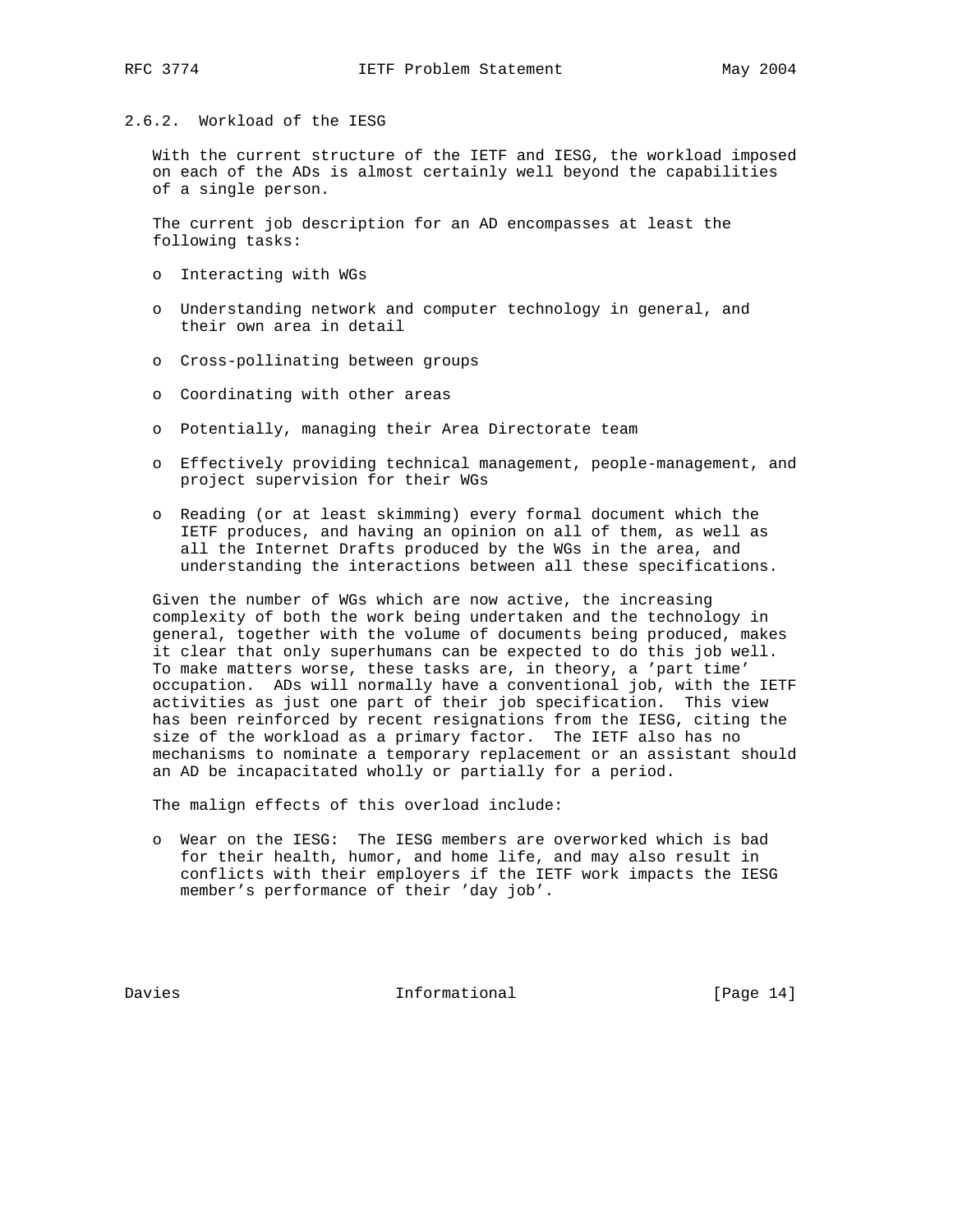- o Unhappiness in the IETF: IETF stakeholders perceive that IESG members are responding slowly, are not fully up-to-date with their technology, fail to pro-actively manage problems in their WGs, and are unable to keep communication channels with other groups open.
- o Recruiting shrinkage: The number of people who can imagine taking on an IESG post is steadily decreasing. It is largely limited to people who work for large companies who can afford to send IESG members to the IETF for the duration of their appointments. In the current business climate, fewer companies are able to justify the preemption of an important engineering and business resource for a significant period of time, and are more likely to put forward 'standards professionals' than their best engineers.

### 2.6.3. Procedural Blockages

 The current procedural rules combined with the management and quality roles of the ADs can lead to situations where WGs or document authors believe that one or two ADs are deliberately blocking the progress of a WG document without good reason or public justification. Appeal processes in these circumstances are limited and the only sanction that could be applied to the relevant ADs is recall, which has almost always been seen to be out of scale with the apparent offense and hence almost never invoked. This perception of invulnerability has led to a view that the IESG in general and the ADs in particular are insufficiently accountable for their actions to their WGs and the IETF at large, although the recent introduction of the Internet Draft Tracker tool makes it easier to determine if and how a document has become blocked, and hence to take appropriate steps to release it.

#### 2.6.4. Consequences of Low Throughput in IESG

 If documents are inappropriately (or even accidentally) delayed or blocked as a result of IESG (in)action, this can cause much frustration inside the organization, a perception of disunity seen from outside the organization, and delay of standards, possibly to the point where they are too late to match market requirements: work which has been properly authorized as being within the scope of the IETF and properly quality checked during development, should almost never come up against such a blockage.

 Delay in authorizing a BOF or chartering a new WG can delay the start of the process with similar effects.

 It also appears that IESG delays are sometimes used to excuse what is actually slow work in WGs.

Davies **Informational** [Page 15]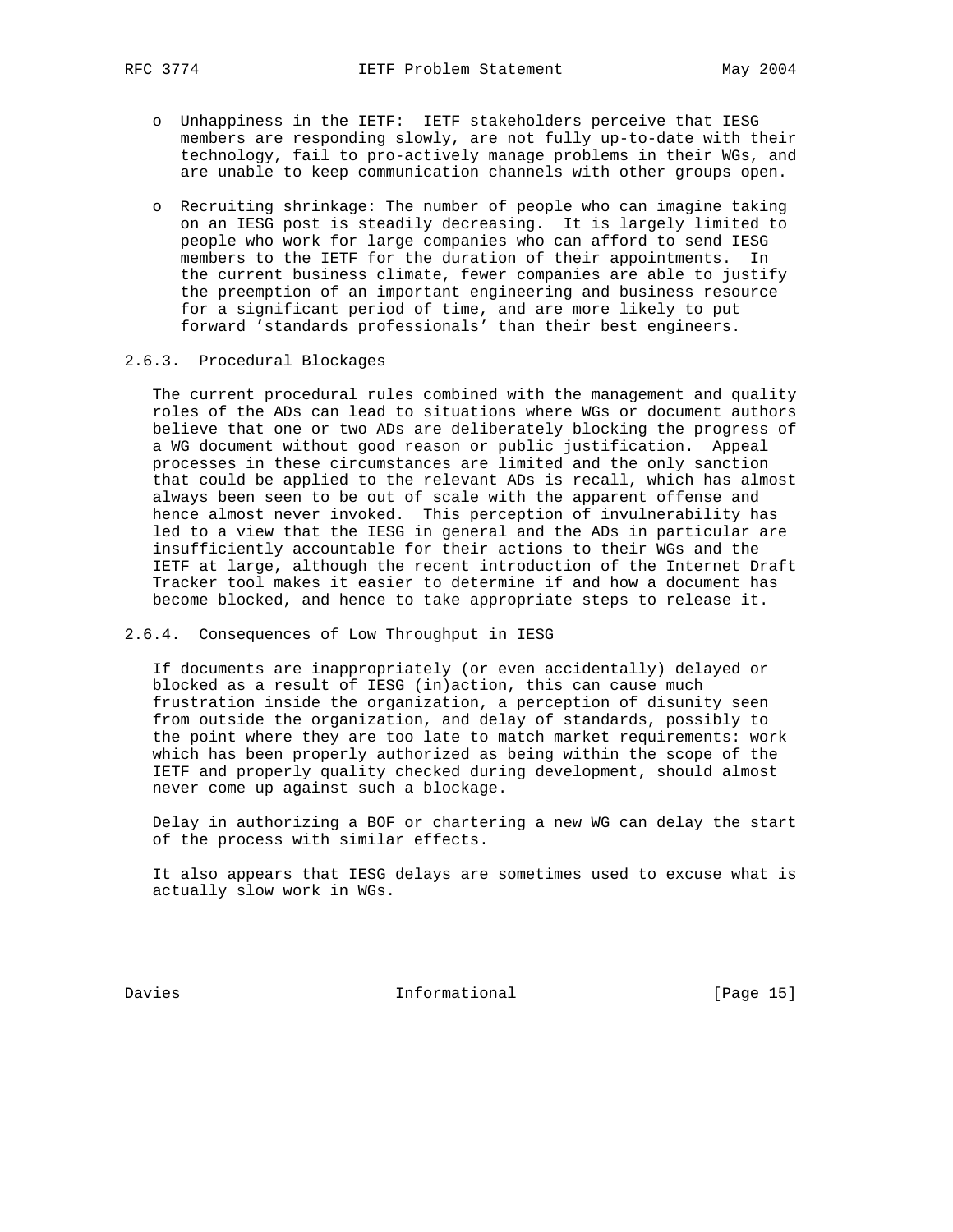## 2.6.5. Avoidance of Procedural Ossification

 The systems and processes used by the IETF are generally designed around having firm general principles and considerable IESG discretion within those principles. It appears that the IETF is showing a disturbing tendency to turn IESG 'rules of convenience' into rigid strictures that cannot be violated or deviated from.

 Up to now, IETF discussions of procedures have been driven by a model in which the procedural BCPs construct a framework for doing work, but the details of the framework are left for the IESG to fill in. When issues or crises have arisen, the IETF has generally avoided making specific procedural changes to compensate, instead realizing that we could not anticipate all cases and that 'fighting the last war' is not a good way to proceed.

 This can only continue to work if the participants continue to trust the IESG to act fairly in filling in the details and making appropriate exceptions, without a great deal of debate, when it is clearly desirable. At present, the IETF appears to have lost sight of this flexibility, and is entangling itself in procedures that evolve from organizational conveniences into encumbrances.

### 2.6.6. Concentration of Influence in Too Few Hands

 Until the last couple of years, successive IETF Nominating Committees have chosen to give heavy weighting to continuity of IESG and IAB membership. Thus, the IETF appeared to have created an affinity group system which tended to re-select the same leaders from a limited pool of people who had proved competent and committed in the past.

 Members of this affinity group tend to talk more freely to each other and former members of the affinity group - this may be because the affinity group has also come to share a cultural outlook which matches the dominant cultural ethos of the IETF (North American, English speaking). Newcomers to the organization and others outside the affinity group are reluctant to challenge the apparent authority of the extended affinity group during debates and consequently influence remains concentrated in a relatively small group of people.

 This reluctance may also be exacerbated if participants come from a different cultural background than the dominant one. Such participants also tend to find it more difficult to follow the rapid and colloquial speaking style of native English speakers, and may consequently be effectively excluded from the discussion, even if maximum assistance is available by such means as real time Jabber logs and extensive text on presentation slides. Even on mailing

Davies 16 Informational [Page 16]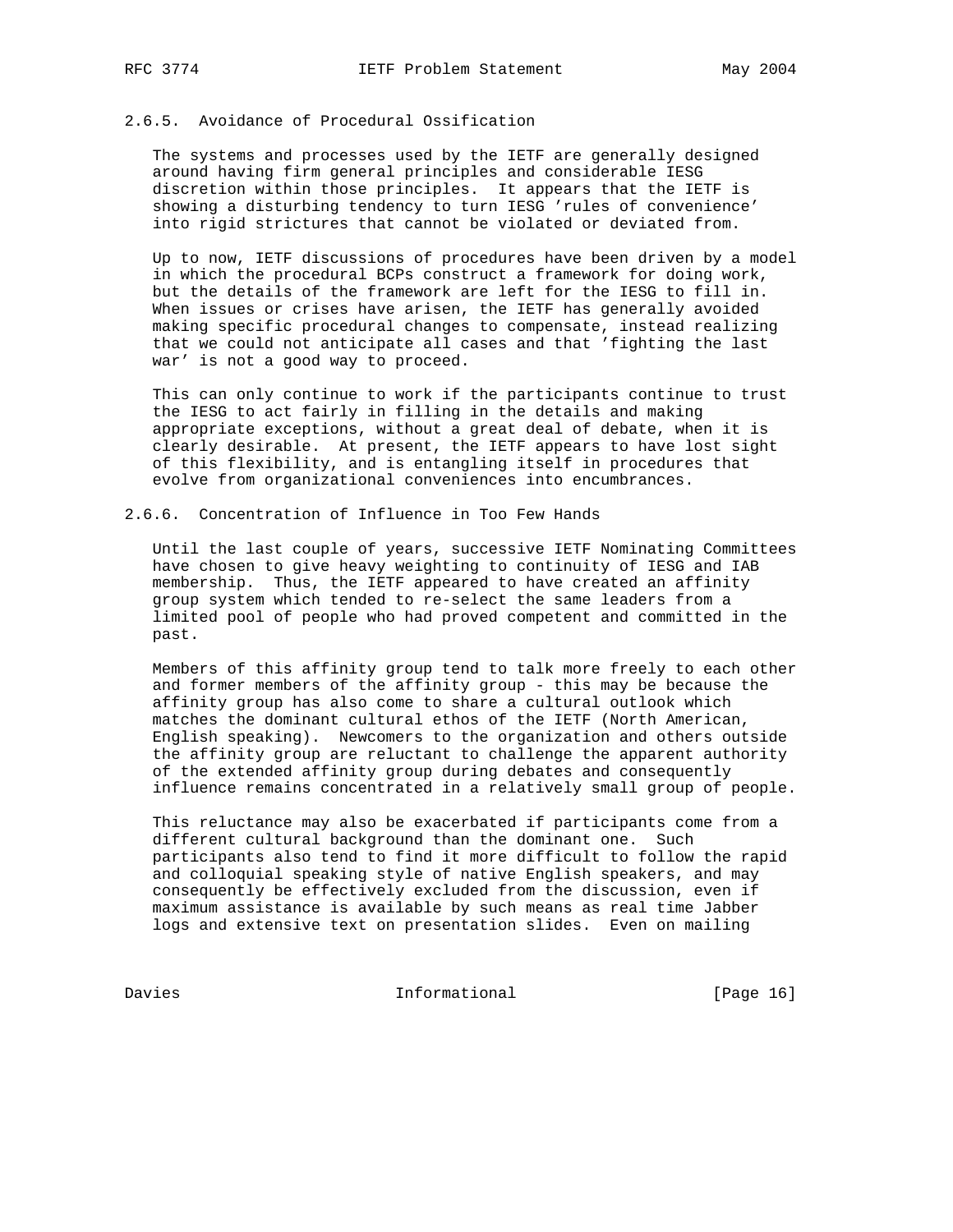lists, people from other cultures may be reluctant to be as forthright as is often the case in discussions between North Americans; also, a person whose first language is not English may be daunted by the volume of mail that can occur on some mailing lists and the use of colloquialisms or euphemisms may cause misunderstandings if correspondents are not aware of the problem.

 A further instance of the problems of concentration of influence potentially occurs when, from time to time, ADs have acted as WG chairs: conflict of interest might well arise in discussions between the IESG and any WG with an AD as its chair. Whilst care is usually taken to have a newly selected AD vacate any WG chair positions which might be held in his or her own area, the conflict can arise on the occasions when an AD has been used as the chair of a WG because it is clearly the right (or only possible) solution for the WG from an engineering and know-how position. Furthermore, given the known problem of workload for IESG members, there must be doubts as to whether an AD can or ought to be taking on this extra load.

2.6.7. Excessive Reliance on Personal Relationships

 The IETF is an intensely personal and individualistic organization. Its fundamental structure is based on individuals as actors, rather than countries, organizations, or companies as in most other SDOs.

 This is also reflected in how the IETF gets its work done: the NOMCOM process, the WG Chair selection processes, and the activities of WGs are all reliant on personal knowledge of the capabilities of other individuals and an understanding built on experience of what they can be expected to deliver, given that there are almost no sanctions that can be applied beyond not asking them to do a similar task again. The relationship works best when it is two way - the person being asked to perform a task needs to be able to rely on the behavior of the person doing the asking.

 In essence, the IETF is built on a particular kind of one-to-one personal trust relationship. This is a very powerful model but it does not scale well because this trust is not transitive. Just because you trust one person, it does not mean that you trust (i.e., know the capabilities of and can rely on) all the people that person trusts in turn.

 The disruption caused when one set of relationships has to be replaced by another is clearest when an AD is replaced. The IETF does not keep personnel records or written plans, and formal process documentation is very sparse, so that incoming ADs have little information on which to base new relationships with WG chairs or Directorate members not already known to them.

Davies 17] Informational [Page 17]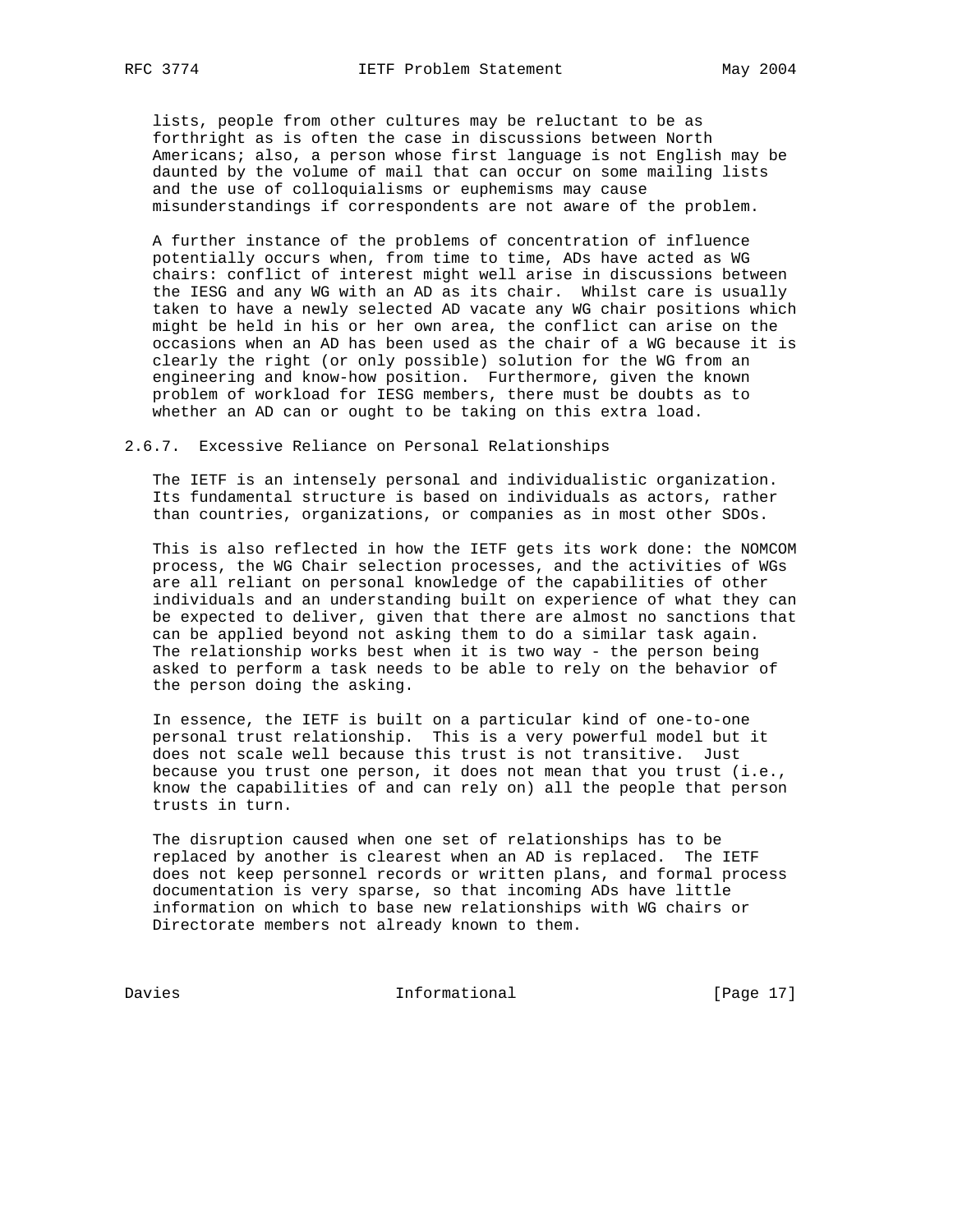A new AD has to build or bring along his or her set of trusted individuals. The AD will tend to prefer individuals from this set as WG chairs, unless there is a suitable outsider who was part of the team that brought the WG idea to the IETF. This tends to limit the AD's field of choice, particularly when asking for a 'stabilizing', 'advising', or 'process' chair to work with an enthusiastic newcomer in a difficult area. A breakdown of an established relationship (such as between an AD and a WG chair) can be very damaging to the work of the IETF, and it may not be immediately obvious to outsiders.

 Another consequence of the reliance on personal relationships is that the IETF has very little institutional 'memory' outside the memories of the people in the process at a given time. This makes it more likely that failures will be repeated and makes process improvement more difficult (see Section 2.2).

2.6.8. Difficulty making Technical and Process Appeals

 When an individual thinks that the process has produced a result that is harmful to the Internet or thinks that IETF processes have not been adhered to, there is no mechanism to aid that individual in seeking to change that result.

2.7. Working Group Dynamics can make Issue Closure Difficult

 The IETF appears to be poor at making timely and reasonable decisions that can be guaranteed to be adhered to during the remainder of a process or until shown to be incorrect.

 The problems documented in this section are probably consequences of the non-hierarchical organization of the IETF and the volunteer status of most participants. The enforcement measures available in a more conventional hierarchical corporate environment are mostly not available here, and it is unlikely that application of some well known procedure or practice will fix these problems.

 Participants are frequently allowed to re-open previously closed issues just to replay parts of the previous discussion without introducing new material. This may be either because the decision has not been clearly documented, or it may be a maneuver to try to get a decision changed because the participant did not concur with the consensus originally. In either case, revisiting decisions stops the process from moving forward, and in the worst cases, can completely derail a working group. On the other hand, the decision making process must allow discussions to be re-opened if significant new information comes to light or additional experience is gained which appears to justify alternative conclusions for a closed issue.

Davies 18 Informational [Page 18]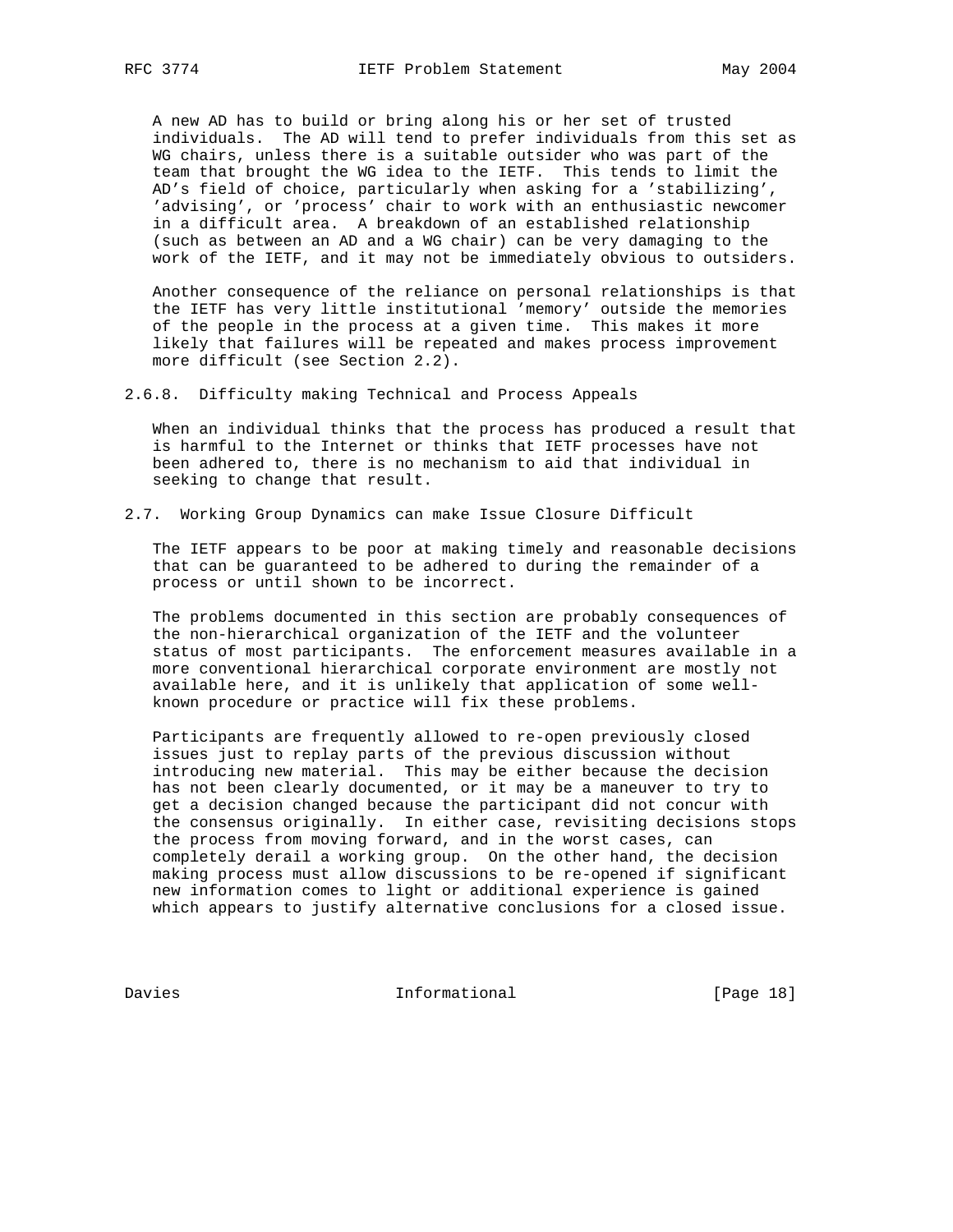One cause that can lead to legitimate attempts to re-open an apparently closed issue is the occurrence of 'consensus by exhaustion'. The consensus process can be subverted by off-topic or overly dogmatic mail storms which can lead to the exclusion of knowledgeable participants who are unable to devote the time needed to counter the mail storm. The consequence may be an unrepresentative and unsatisfactory consensus which will tend to be re-opened, often leading to repeat discussions. Mailing lists, which are at the heart of the IETF WG process, are becoming increasingly ineffective at resolving issues and achieving consensus because of this phenomenon.

 A single vocal individual or small group can be a particular challenge to WG progress and the authority of the chair. The IETF does not have a strategy for dealing effectively with an individual who is inhibiting progress, whilst ensuring that an individual who has a genuine reason for revisiting a decision is allowed to get his or her point across.

2.8. IETF Participants and Leaders are Inadequately Prepared for their Roles

 Participants and leaders at all levels in the IETF need to be taught the principles of the organization (Mission and Architecture(s)) and trained in carrying out the processes, which they have to use in developing specifications, etc.

 Part of the reason for the lack of training in the principles of the organization is that there is not currently an explicit formulation of these principles that is generally agreed upon by all stakeholders. Section 2.1 identifies that this shortage is a major problem.

 The IETF currently has voluntary and inconsistent processes for educating its participants, which may be why significant numbers of participants seem to fail to conform to the proper principles when working in the IETF context.

 The people in authority have generally been steeped in the principles of the IETF (as they see them) and first-time non-compliance by newer participants is sometimes treated as an opportunity for abuse rather than recognition of a training failure.

 The IETF culture of openness also tends to tolerate participants who, whilst understanding the principles of the IETF, disagree with them and actively ignore them. This can be confusing for newer participants, but they need to be made aware that the IETF does not exclude such people. The IETF does not currently have a strategy for

Davies 19 Informational [Page 19]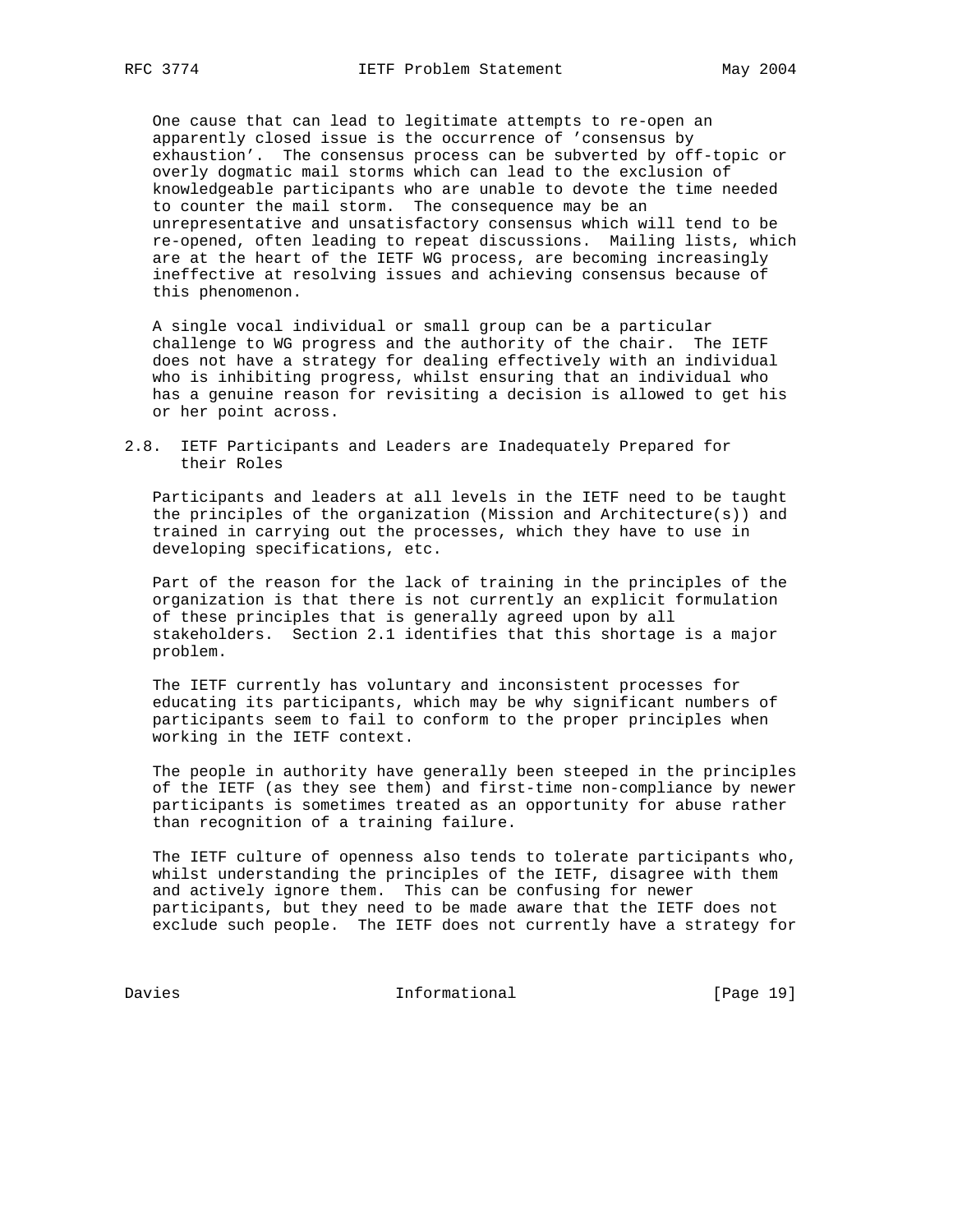dealing with the conflicts that can result from participants who disagree with the principles of the organization.

 Lack of training, compounded with the perceived concentration of influence in the affinity group documented in Section 2.6.6, can lead to newcomers being ignored during discussions, consequently being ineffective, either in their own eyes or their employers. This may result in their departure from the IETF.

 In addition, some participants are not aware of the problems that participants, who do not have English as their first language, may have with rapid speaking and the use of colloquialisms in both spoken and written communication. They are also not always aware of the possible cultural nuances that may make full participation more difficult for those who do not share the same outlook.

3. Security Considerations

 This document does not, of itself, have security implications, but it may have identified problems which raise security considerations for other work. Any such implications should be considered in the companion document which will be produced setting out how the IETF should set about solving the identified problems.

4. Acknowledgements

 Apart from the contributions of all those who provided input on the problem statement mailing list, the final reduction of the problems was especially assisted by the following people:

 Rob Austein <sra@hactrn.net> Marc Blanchet <Marc.Blanchet@hexago.com> Dave Crocker <dcrocker@brandenburg.com> Spencer Dawkins <spencer@mcsr-labs.org> Avri Doria <avri@psg.com> (WG co-chair) Jeanette Hoffmann <jeanette@wz-berlin.de> Melinda Shore <mshore@cisco.com> (WG co-chair) Margaret Wasserman <margaret@thingmagic.com>

 Special thanks are due to Margaret Wasserman for extensive reviewing of and contributions to the wording of Section 2.

 The early part of the reduction of the problem statement mailing list input was done by Harald Alvestrand and the latter part by Elwyn Davies and the team acknowledged above. In total, there were approximately 750 extensive and thoughtful contributions (some making

Davies **Informational** [Page 20]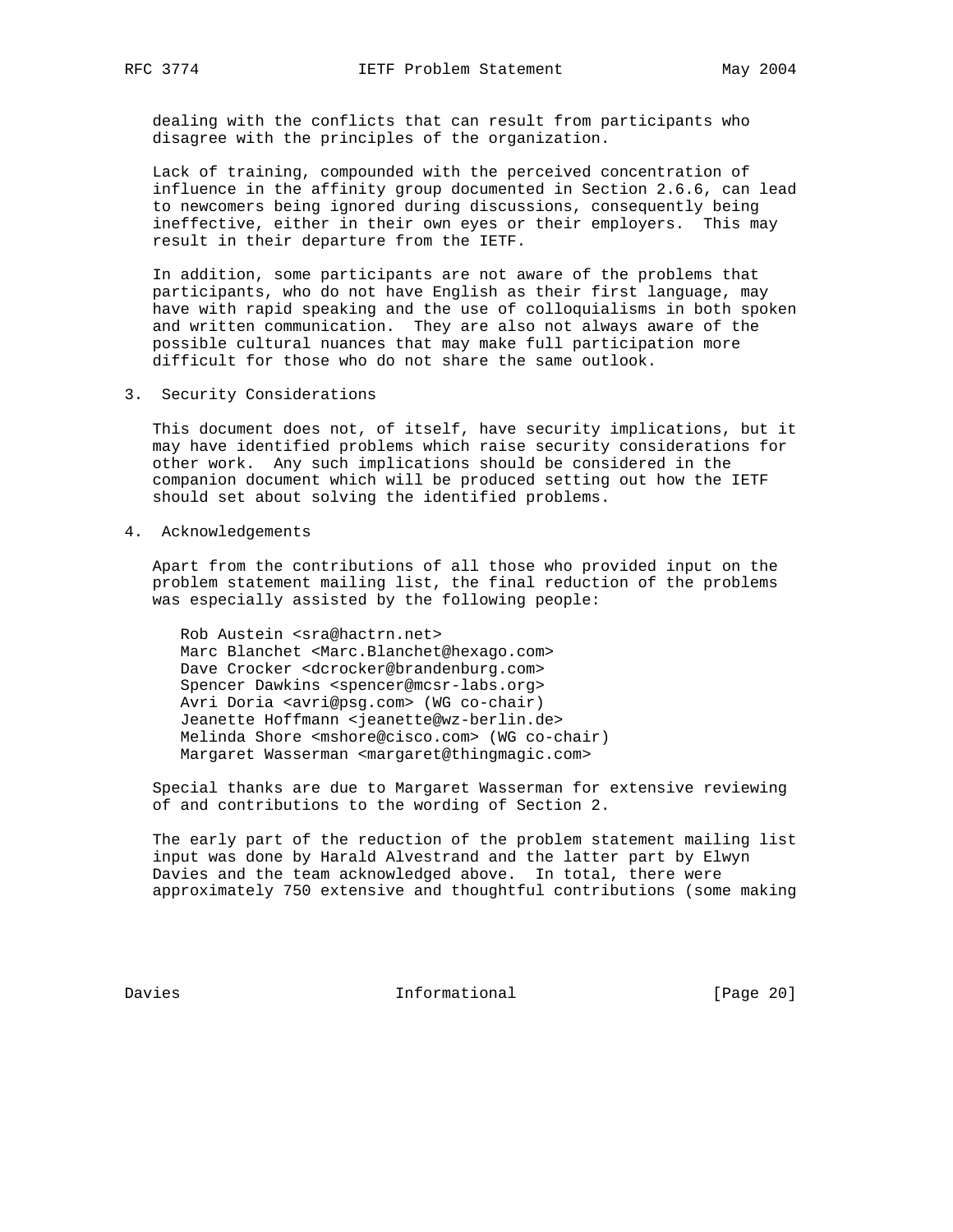several points). The thread was started by a call for volunteers in helping draft a problem statement, but quickly turned into a discussion of what the problems were.

 In addition to the editorial team, the following people have provided additional input and useful feedback on earlier versions of this document: Harald Alvestrand, Randy Bush, Brian Carpenter, James Kempf, John Klensin, John Loughney, Keith Moore.

- 5. References
- 5.1. Normative References
	- [1] Bradner, S., "The Internet Standards Process -- Revision 3", BCP 9, RFC 2026, October 1996.
- 5.2. Informative References
	- [2] Huston, G. and M. Rose, "A Proposal to Improve IETF Productivity", Work in Progress.
	- [3] Blanchet, M., "Suggestions to Streamline the IETF Process", Work in Progress.
	- [4] Hardie, T., "Working Groups and their Stuckees", Work in Progress.
	- [5] Davies, E. and J. Hofmann, Eds., "IETF Problem Resolution Processes", Work in Progress.
- 6. Editor's Address

 Elwyn B. Davies Nortel Networks Harlow Laboratories London Road Harlow, Essex CM17 9NA UK

 Phone: +44 1279 405 498 EMail: elwynd@nortelnetworks.com

Davies **Informational** [Page 21]